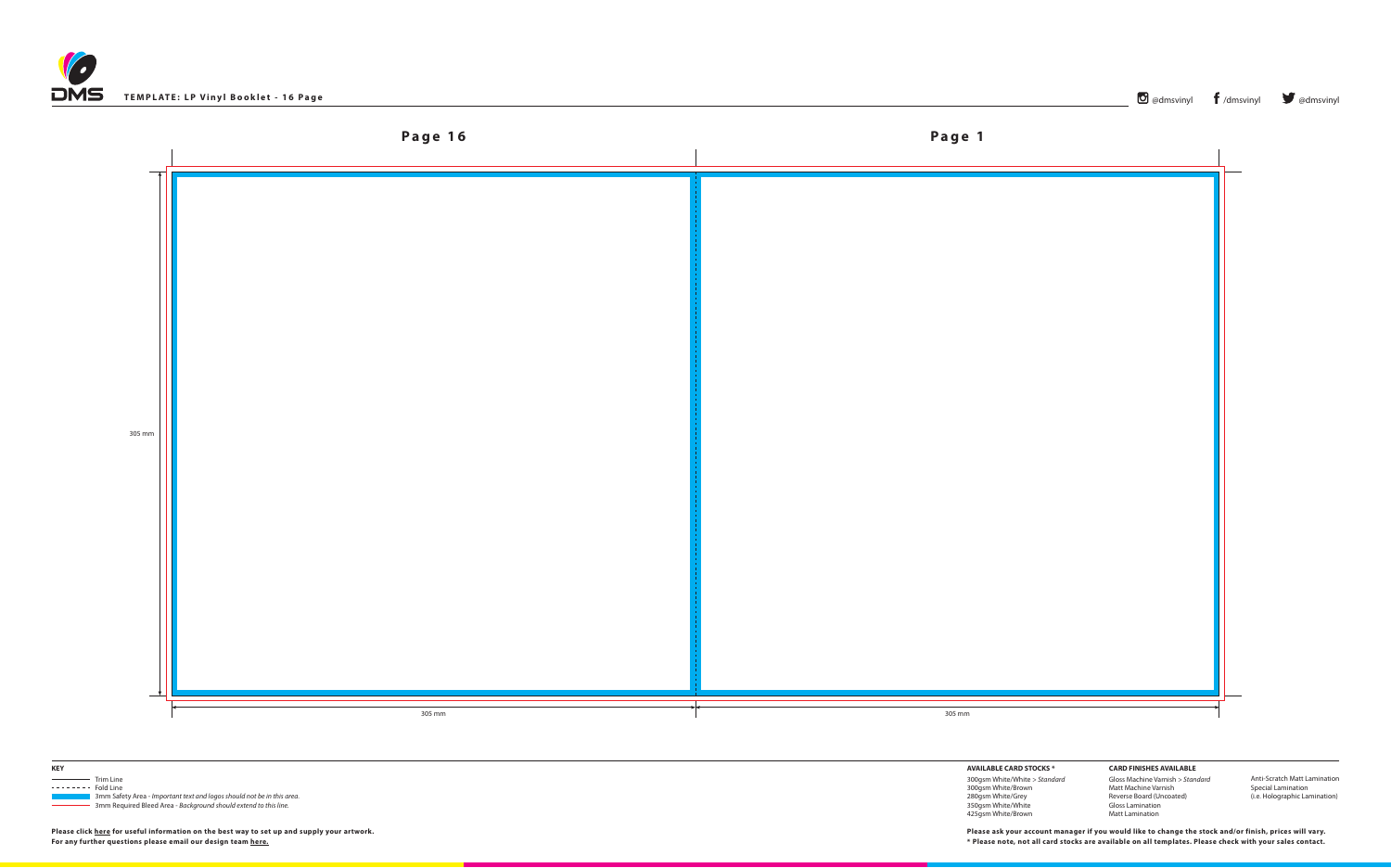





 3mm Safety Area - *Important text and logos should not be in this area*. 3mm Required Bleed Area - *Background should extend to this line.*

**AVAILABLE CARD STOCKS \***

300gsm White/White *> Standard* 300gsm White/Brown 280gsm White/Grey 350gsm White/White 425gsm White/Brown

**CARD FINISHES AVAILABLE** Gloss Machine Varnish *> Standard* Matt Machine Varnish Reverse Board (Uncoated) Gloss Lamination Matt Lamination

Anti-Scratch Matt Lamination Special Lamination (i.e. Holographic Lamination)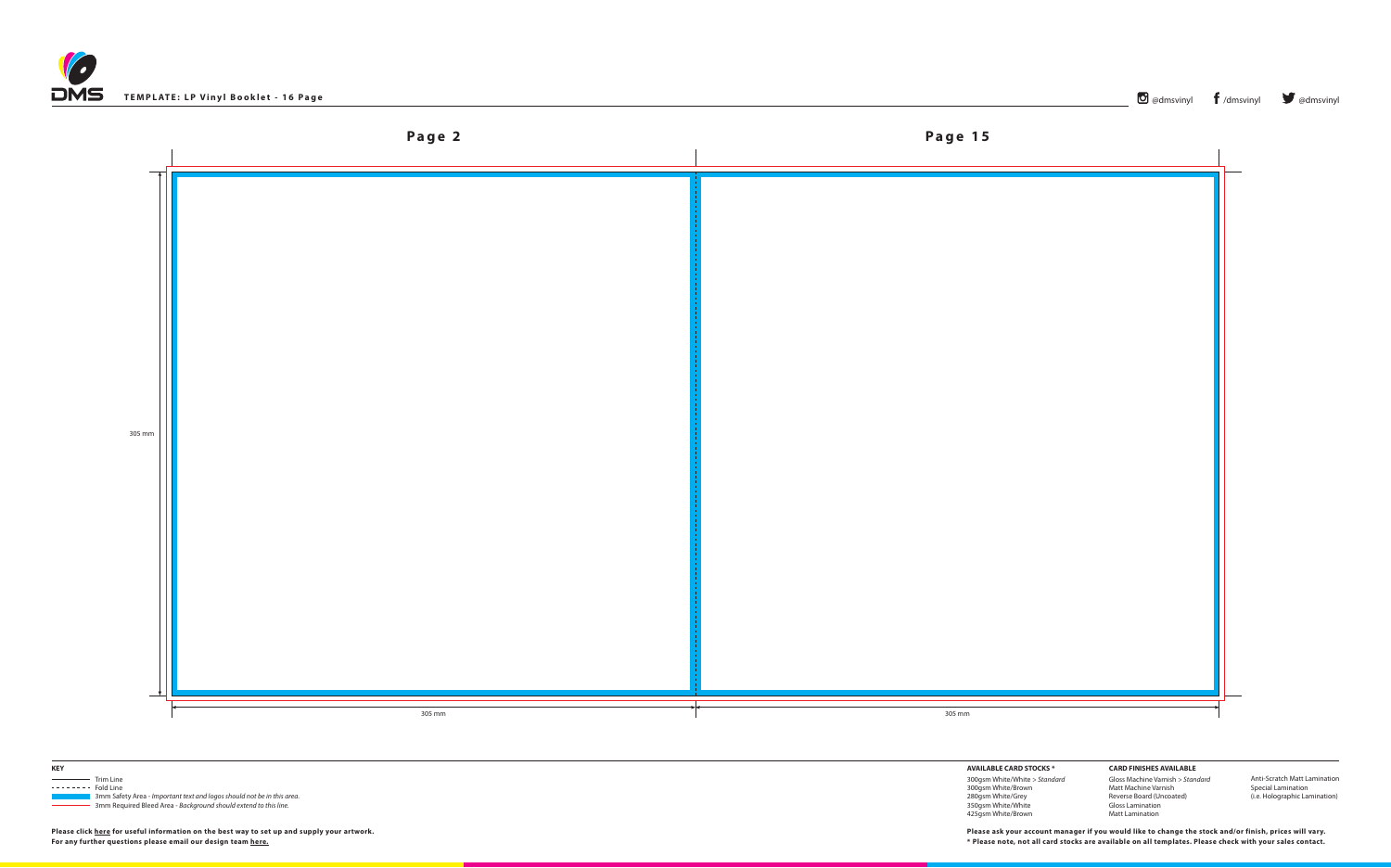





 3mm Safety Area - *Important text and logos should not be in this area*. 3mm Required Bleed Area - *Background should extend to this line.*

**AVAILABLE CARD STOCKS \***

300gsm White/White *> Standard* 300gsm White/Brown 280gsm White/Grey 350gsm White/White 425gsm White/Brown

**CARD FINISHES AVAILABLE** Gloss Machine Varnish *> Standard* Matt Machine Varnish Reverse Board (Uncoated) Gloss Lamination Matt Lamination

Anti-Scratch Matt Lamination Special Lamination (i.e. Holographic Lamination)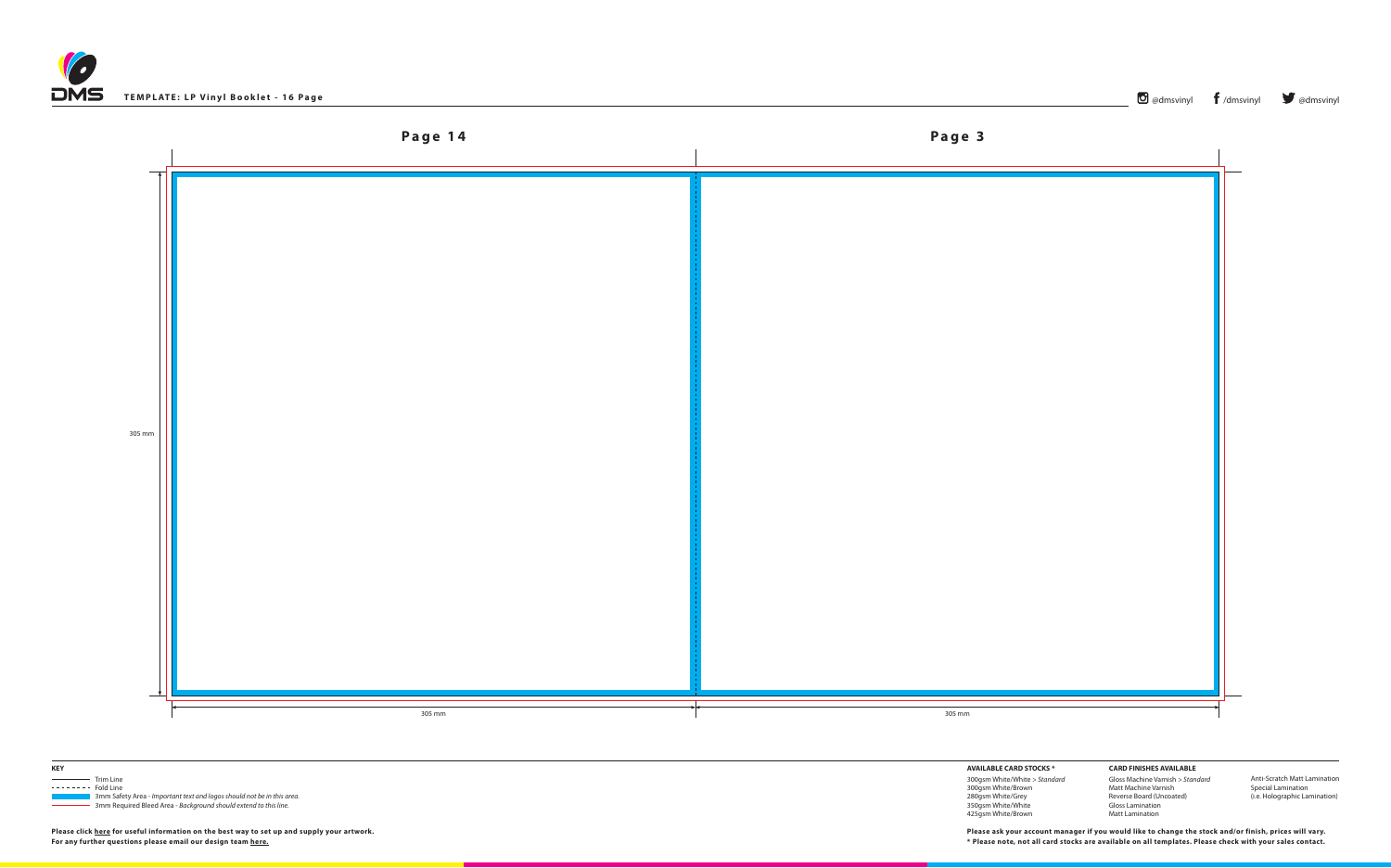



**KEY**

Trim Line  $------$  Fold Line

 3mm Safety Area - *Important text and logos should not be in this area*. 3mm Required Bleed Area - *Background should extend to this line.*

**AVAILABLE CARD STOCKS \***

300gsm White/White *> Standard* 300gsm White/Brown 280gsm White/Grey 350gsm White/White 425gsm White/Brown

**CARD FINISHES AVAILABLE** Gloss Machine Varnish *> Standard* Matt Machine Varnish Reverse Board (Uncoated) Gloss Lamination Matt Lamination

Anti-Scratch Matt Lamination Special Lamination (i.e. Holographic Lamination)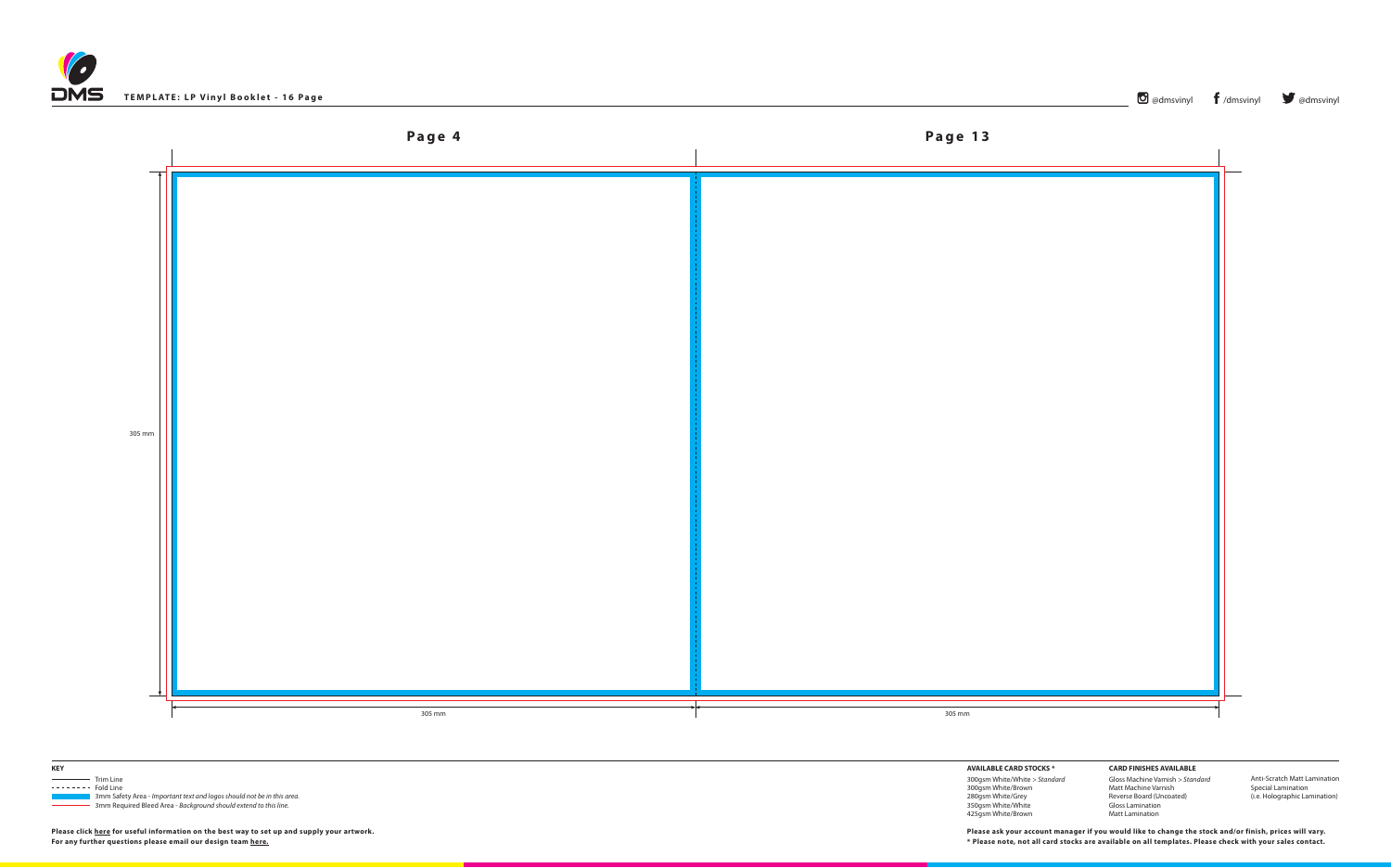





 3mm Safety Area - *Important text and logos should not be in this area*. 3mm Required Bleed Area - *Background should extend to this line.*

**AVAILABLE CARD STOCKS \***

300gsm White/White *> Standard* 300gsm White/Brown 280gsm White/Grey 350gsm White/White 425gsm White/Brown

**CARD FINISHES AVAILABLE** Gloss Machine Varnish *> Standard* Matt Machine Varnish Reverse Board (Uncoated) Gloss Lamination Matt Lamination

Anti-Scratch Matt Lamination Special Lamination (i.e. Holographic Lamination)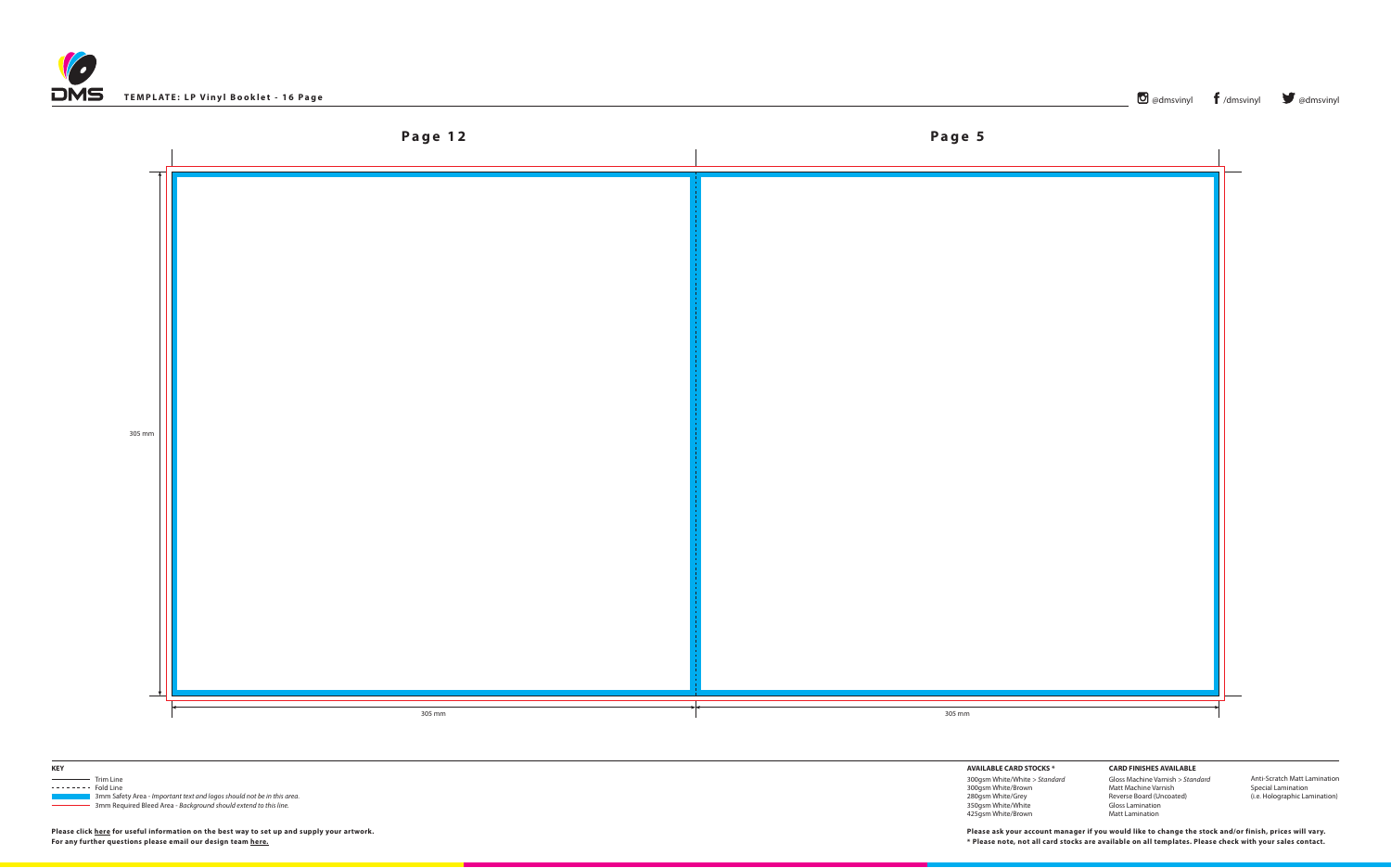





 3mm Safety Area - *Important text and logos should not be in this area*. 3mm Required Bleed Area - *Background should extend to this line.*

**AVAILABLE CARD STOCKS \***

300gsm White/White *> Standard* 300gsm White/Brown 280gsm White/Grey 350gsm White/White 425gsm White/Brown

**CARD FINISHES AVAILABLE** Gloss Machine Varnish *> Standard* Matt Machine Varnish Reverse Board (Uncoated) Gloss Lamination Matt Lamination

Anti-Scratch Matt Lamination Special Lamination (i.e. Holographic Lamination)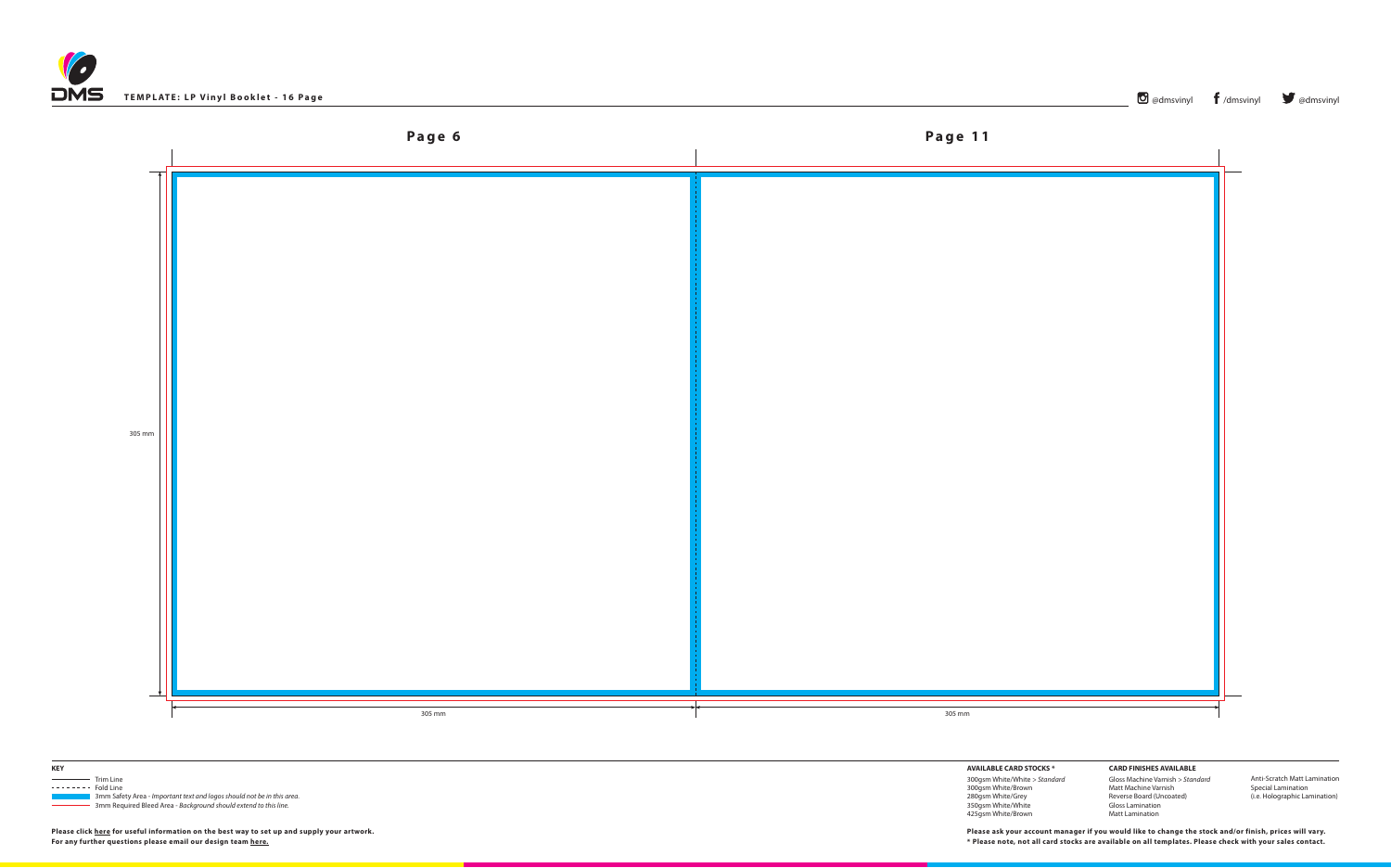





 3mm Safety Area - *Important text and logos should not be in this area*. 3mm Required Bleed Area - *Background should extend to this line.*

**AVAILABLE CARD STOCKS \***

300gsm White/White *> Standard* 300gsm White/Brown 280gsm White/Grey 350gsm White/White 425gsm White/Brown

**CARD FINISHES AVAILABLE** Gloss Machine Varnish *> Standard* Matt Machine Varnish Reverse Board (Uncoated) Gloss Lamination Matt Lamination

Anti-Scratch Matt Lamination Special Lamination (i.e. Holographic Lamination)